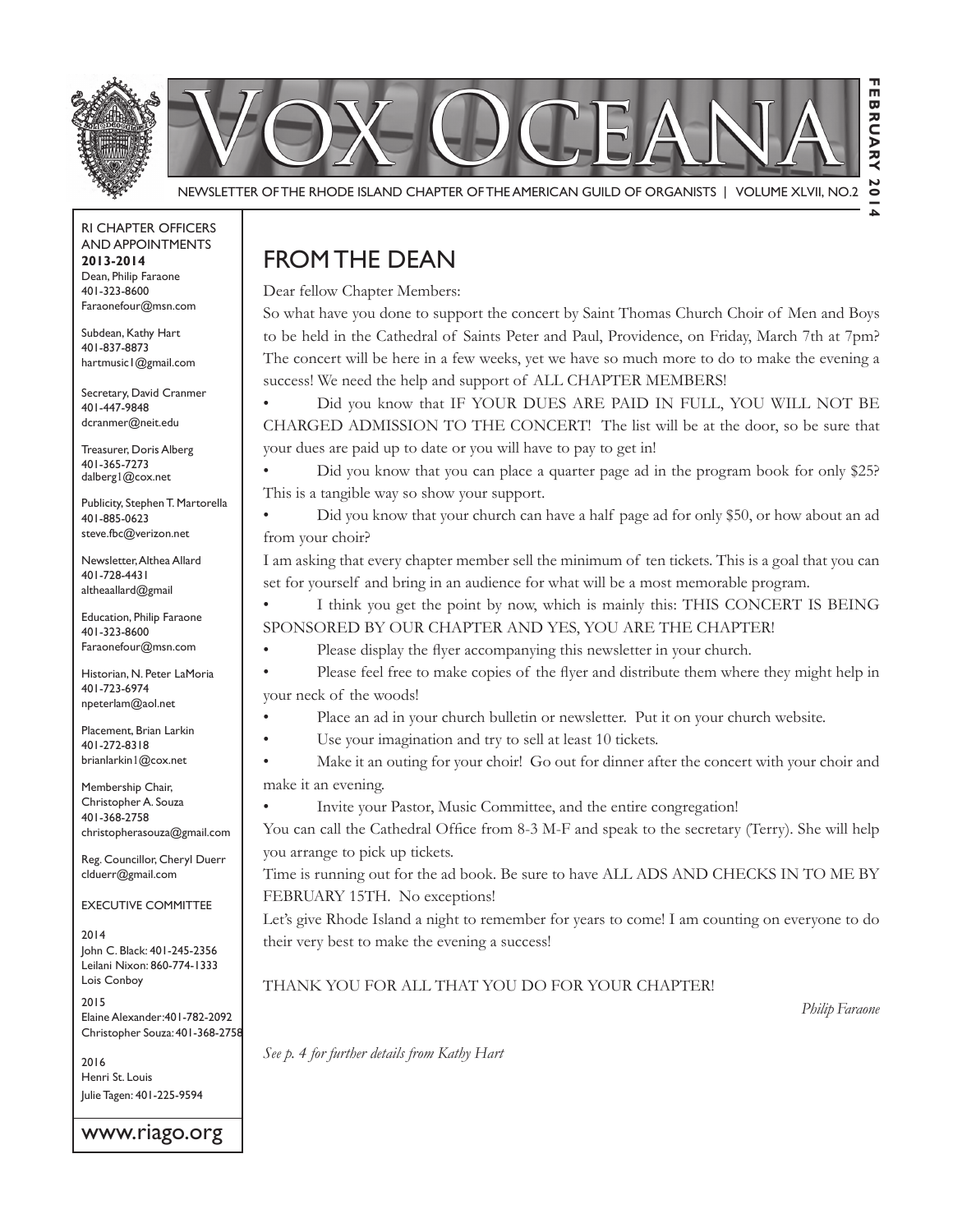## rIaGo sChedule of eVeNts

#### **Events for 2014**

- Saturday, February 8 from 10:00am-12 noon: Organ maintenance and crawl by **Brian Mattias**: Trinity Episcopal Church, 139 Ocean Avenue, Cranston
- **Monday, February 17 at 7:00pm**: Board meeting: Faraone residence
- **Friday, March 7 at 7:00pm:** Concert Choir Saint Thomas Church, NYC: Cathedral of SS Peter and Paul
- **Saturday, March 22 from 10:00am-12 noon**: Workshop on Creative Hymn Playing by Philip Faraone and Kathy Hart. Greenwood Community Church, Presbyterian, 805 Main Avenue, Warwick (See SubDean's message)
- **Saturday, April 26 from 10:00am-12 noon**: Anthem Sharing, Location TBA
- **Sunday, May 18 at 7:00pm**: Annual Members' Recital: Saint Joseph's Church Newport
- **Monday, May 19 at 7:00pm**: Board meeting: Faraone residence

**Monday, June 9**: Annual Dinner/Meeting, Location TBA

If you are able to host any event that needs to be determined, please contact the Dean. Thank you for your support of our chapter.

## 2014 sChoeNsteIN CompetItIoN IN hymN playING

To promote the value of excellence in hymn playing, the 2014 Schoenstein Competition in Hymn Playing has been announced to coincide with the release by MorningStar Music Publishers of the book *Hymn Playing: A Modern Colloquium* by Stuart Forster. Organists born on or after March 20, 1981, are invited to apply. The application should include live recordings of the applicant playing hymns with a congregation singing, and must be received by March 20, 2014. The final round will be held at Christ Church, Cambridge, Massachusetts, at 4:00 p.m. on Sunday, June 22, 2014, the day before the AGO National Convention begins in Boston. The public is invited to sing in the congregation during the final round. Finalists will play the 2006 III/43 Schoenstein organ at Christ Church, Cambridge, MA.

First Prize \$3000; second Prize \$1000

Applications and Recorded Round deadline: March 20, 2014 Final Round: Sunday, June 22, 2014 at 4:00 p.m. Contact Dr. Stuart Forster at stuartforster@aya.yale.edu or http://www.hymnplayingcompetition.org

#### FROM THE SUB-DEAN

#### **RIAGO opportunities for members**

Our educational workshops promote great discussion and camaraderie! Keep up the momentum by joining us:

Saturday, February 8, 10:00 a.m. Brian Mattias takes us on an organ crawl and provides maintenance tips, Trinity Episcopal Church, 139 Ocean Avenue, Cranston. Whether or not you currently play a pipe organ, this will be a great time to learn about the "care and feeding of the King of Instruments."

Saturday, March 22, 10:00 a.m. Greenwood Community Church, Presbyterian, 805 Main Avenue, Warwick. Explore the importance of hymns in worship and the responsibility of organists to inspire congregational singing. Find out how much fun it can be to play hymns creatively! Led by Kathy Hart and Philip Faraone.

 *Kathy Hart*

## study opportuNIty

Sacred Music Intensive Summer Course

The Faculty of the Jacobs School of Music Organ and Choral Departments invite your application to our first collaborative summer course June 2-6, 2014.

Taught by faculty from the school, the course supplies continuing education enrichment to choral conductors, organists, and students from other institutions who seek a supportive and stimulating environment in which to sharpen skills and engage new concepts and repertoire.

Attendees will have a variety of offerings of interest to organists and choral conductors, including Applied Study in Organ and Choral Conducting, Classes in Keyboard Skills, Service Playing, Organ Improvisation, the Art of the Choral Warm-up, Voice Building for Choristers, Choral Repertoire for the Church Year. The week will include faculty and participant performances as well as opportunities to socialize and enjoy the splendor of Indiana University and Bloomington in the early summer.

For more information, including a detailed schedule and description of classes, and registration, visit www.music. indiana.edu and click on Pre-College and College Summer Programs and find Sacred Music Intensive Workshop.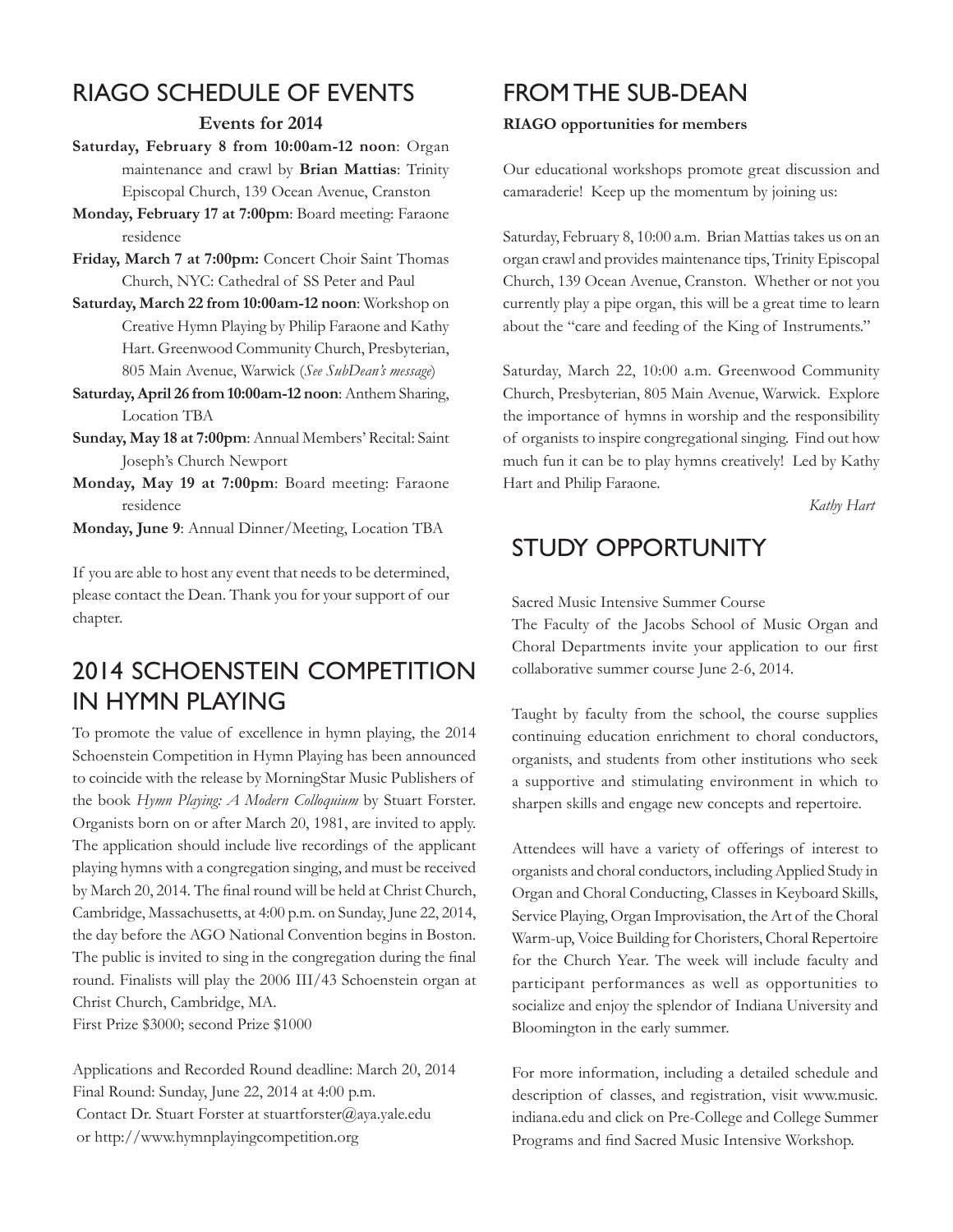#### SILENTAUCTION AT CONVENTION

The AGO National Council will sponsor a Silent Auction at the AGO National Convention in Boston in June 2014. The proceeds will benefit the Annual Fund, which covers the expenses of educational programs, Pipe Organ Encounters, professional certification programs, competitions, conventions, January Jubilees, and other costs of running the organization. The auction will be run online so that all AGO members and friends may participate, and not just those attending the national convention.

A number of members of the Council have already given items and services for the Silent Auction. These include two round-trip coach airfares to Europe, two expensive bottles of wine, workshops, and CD recordings. We would like to invite Chapters to promote the auction, including donation of items that might be interest to the AGO membership. This might include time share vacations, new scores and books, complimentary registration to a regional convention, a recital or workshop.

Donors will need to establish a reasonable value for each item and a recommended starting bid. For tangible items (books, CDs, artwork, rental equivalency of a time share week, concert tickets), the value should be tax deductible, but check with your tax professional. Unfortunately, services (lessons, a recital or workshop) are not tax deductible. The AGO will set a minimum starting bid where none is advised by the donor.

What to do with the donated items? Wait until you hear who the winning bidder was, and then mail/ship the item to the winning bidder. Shipping expense is to be covered by the donor. Items for which there is no bid will be kept by the donors.

We would like to have a complete list of auction items, and a photograph of each item, by 1 May 2014 in order to prepare the auction. The online auction will begin 1 June 2014 and end on 30 June 2014.

Send your list of donation items, photos of them, and stated values with minimum bids for each item, to: F. Anthony Thurman Director of Development and Communications American Guild of Organists fathurman@agohq.org 212-870-2311, ext. 4308

#### pIpe orGaN eNCouNters

The American Guild of Organists is proud to announce five PIPE ORGAN ENCOUNTERS (POEs) and one POE (Advanced) for students aged 13-18; one POE (Technical) for students aged 16–23; and two POE+ programs for adult students in 2014. Generous funding from the Associated Pipe Organ Builders of America (APOBA) and the American Institute of Organbuilders (AIO) will support the summer programs, which will be held from coast to coast. Complete contact information for each Pipe Organ Encounter can be found in *The American Organist* and online at Agohq.org. The summer schedule follows:

POE for ages 13-18 June 8–13, Fort Collins, Colo. June 9-14, Indianapolis, Ind. June 29-July 4, Wilmington, Del. July 7-11, Manhattan, Kans. July 13–18, Easton, Mass. POE (Advanced) for ages 13-18 June 29-July 4, Ann Arbor, Mich. POE (Technical) for ages 16-23 June 8-13, Stowe, Pa. POE+ for Adults June 8-13, Rockford, Ill. July 13-17, Seattle, Wash.

#### woolsey hall orGaN tour wIth murray aNd dzeda

February 17, 2014, 10am-1:30pm

Save the date: Demonstration and tour of the Newberry Organ in Woolsey Hall at Yale. Thomas Murray and Joseph Dzeda will guide us through the instrument, and there will be open console time. Group lunch available (sign-up required). This event is a fundraiser for the New Haven Regional AGO Convention to take place in 2015. AGO members from any chapter are welcome to attend the organ tour, as are friends of the organ who wish to experience this unique instrument in a presentation by those who know it best. Suggested minimum donation of \$30 (includes lunch, a \$15 value).

Contact Lars Gjerde for information or to sign up by Feb. 10: lars@larsgjerde.com or 585-200-8903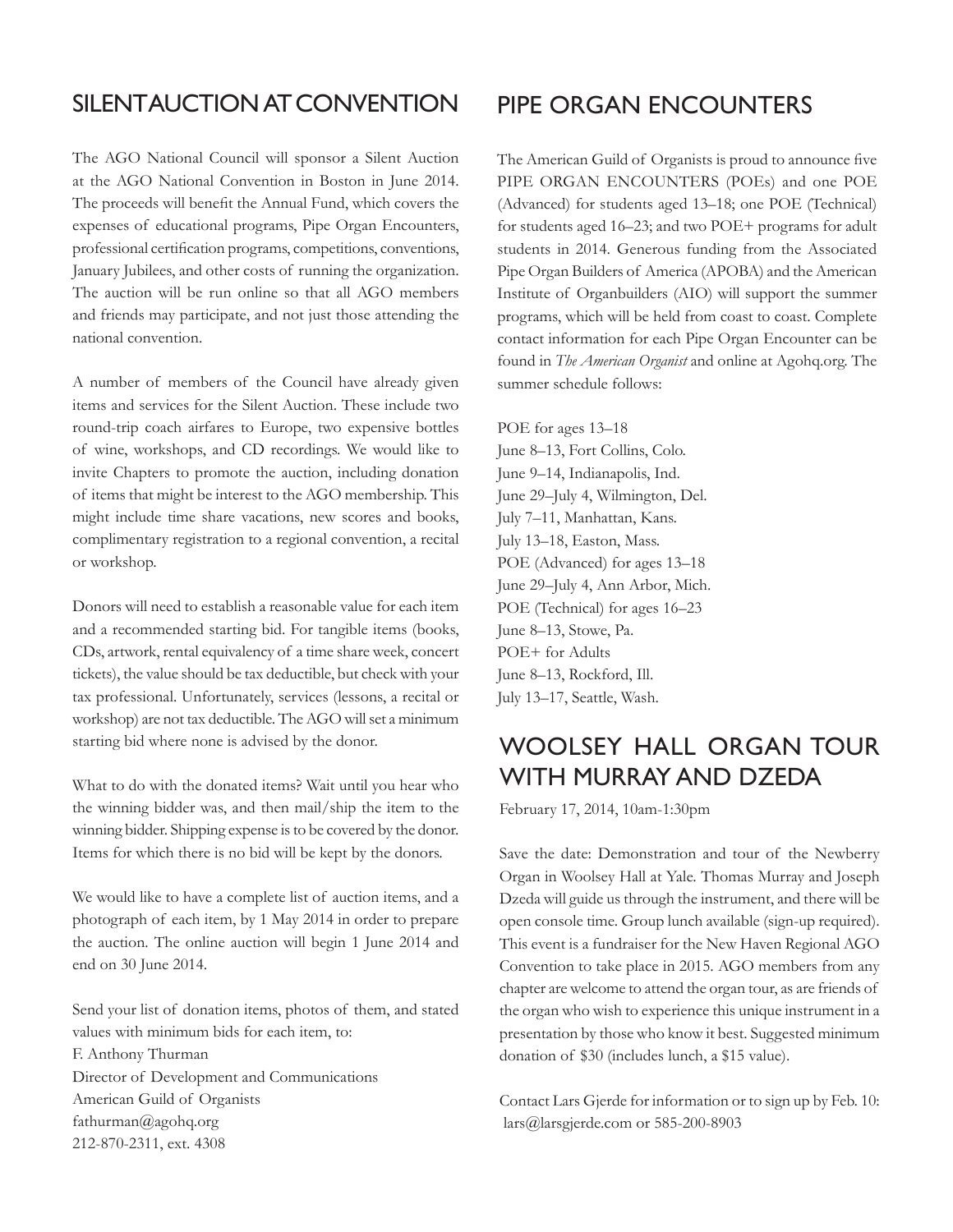## **PLACEMENT LISTINGS**

| Contact Brian Larkin (272-8318) for more details or changes. |  |
|--------------------------------------------------------------|--|
|                                                              |  |

| Congregational Church of Mansfield (UCC) | 10/13 |
|------------------------------------------|-------|
| 17 West Street, Mansfield, MA 02048      |       |
| Carol Sosman Ham: 508-339-4793           |       |
| O/ChM Austin 2manual 16K                 |       |
|                                          |       |

 $01/14$ St Mark's Episcopal, Warwick RI Rev. Susan Wrathall, rector - contact 737-3127 12-16K depending on experience

#### **MEMBER MATTERS**

Welcome to new member Bernadette Nadeau, 107 Main Street Hingham, MA 02043; momandberni@gmail.com.. She is the Music Director at Old Ship Church.

## **MARCH CONCERT DETAILS**

The angelic voices of The Saint Thomas Choir of Men and Boys will perform at the Cathedral of Sts. Peter and Paul on Friday, March 7 at 7:00 pm. The RIAGO is sponsoring this event, so it's up to each of us to get the word out and promote ticket sales!

The Saint Thomas Choir of Men and Boys is considered the outstanding choral ensemble of the Anglican musical tradition in the United States today. Besides offering a full concert series each year, the Choir of sixteen men and three dozen boys sings at five weekly principal worship services, preparing an astounding four hundred pieces of sacred music a year!

The Men of the Choir are professional singers; the Boys attend Saint Thomas Choir School, the only church-related residential choir school in the United States, and one of only a few similar schools remaining in the world. The Choir has been directed since 2004 by John Scott, formerly Organist and Director of Music at St. Paul's Cathedral in London.

We need volunteers for selling/taking tickets and providing other services on March 7. Please let me know if you can help out. This promises to be one of the great arts events in RI this year!

Kathy Hart, Sub-dean 401-837-8873 hartmusic1@gmail.com

#### **SUBMISSIONS**

DEADLINE: 20th of each month. SUBMISSIONS: Send Word or Text files to altheaallard@gmail.com or to Althea Allard, 166 Suffolk Ave., Pawtucket, RI 02861. ADVERTISING: Word doc, PDF (print ready), JPG (high resolution), or TIFF. All files should be grayscale at 300 dpi resolution. Email to altheaallard@gmail.com

## **SUBSTITUTE LISTINGS**

Contact Brian Larkin (272-8318) with changes.

**AVAILABLE SUNDAYS & WEEKDAYS** 

Clarke, Margaret: 401-726-4128 (all) Funk, Richard: 401-272-0693 (all) Goncharova, Natalya: 401-334-9157 Gourd, Jacqueline: 401-828-4057 (all, no weddings) Johnson, Winfred: 401-847-8548 (interim) Kohl, Karen: 401-787-2695 (please inquire) Lee, Saeah: 781-664-3958 Madubata, Chiduzie: 301-919-9632 (please inquire) Morgan, James: 401-737-5398 (all) Norton-Jackson, Diana: 401-783-0402 (no weddings, \$150 min) Phelps, Howard: 508-224-8475 (please inquire) Scheibert, Beverly Jerold: 508-339-0579 (all, weddings/funerals) Tagen, Julia L.: 401-885-7438 (all, weddings/funerals/interim) Taylor, Terry: 401-253-9030 Vecchio, Gina: 401-954-2163 Vinson, Duncan: 401-932-8191 (July&Aug for Sun./weddings etc.) Westhaver, Verna: 401-683-2636 (substitute/interim) Wiant, William: 401-683-3178 (all, weddings/funerals) Wilson, Lawrence: 860-857-5493 (please inquire)

#### **AVAILABLE WEEKDAYS ONLY**

Black, John: 401-245-2356 (all, available Saturdays & weekdays) Brown, Ronald: 508-222-0824 (funerals only) Cienniwa, Paul: 617-466-9042 (\$150 min, no Sun. a.m.) Conboy, Lois: 401-658-3838 (please inquire) Hart, Kathy: 401-837-8873 (funerals) Larkin, Brian: 401-272-8318 (weddings/memorials/funerals/consultant) Markham, Susan: 401-821-6786 (no Sun. a.m.) Martorella, Philip: 401-885-3431 (no Sun. a.m.) Nicholson, Nancy: 401-521-9097 (all) Nolan, Robert: 401-884-7172 (available to provide all needs) Sobaje, Martha: 401-626-0099 (weddings, funerals) Valentine, Bro. Enoch J: 401-440-4784 (all, weddings/funerals)

## **CONVENTION UPDATE**

Welcome to the 2014 AGO National Convention in Boston this summer. Visit our website at http://www.agoboston2014. org and our registration page at http://www.regonline.com/ agoboston2014. We have compiled a list of Frequently Asked Questions (FAQs) concerning the 2014 National Convention. We hope these will help you in your decision-making process. But do remember: Early registration closes at midnight on January 31, 2014. If you are registering by mail, your envelope must be postmarked by that date. We look forward to many members of RIAGO joining us.

Ray Cornils, Convention Coordinator

#### ADVERTISING RATES

<sup>1/4-</sup>page ad (3.5"W x 5"H): \$18 -or- 1/8-page ad (3.5"W x 2.5"H): \$10 Flyers you provide (for RIAGO members): \$10. Make checks out to RIAGO and mail to Althea Allard by the 20th.